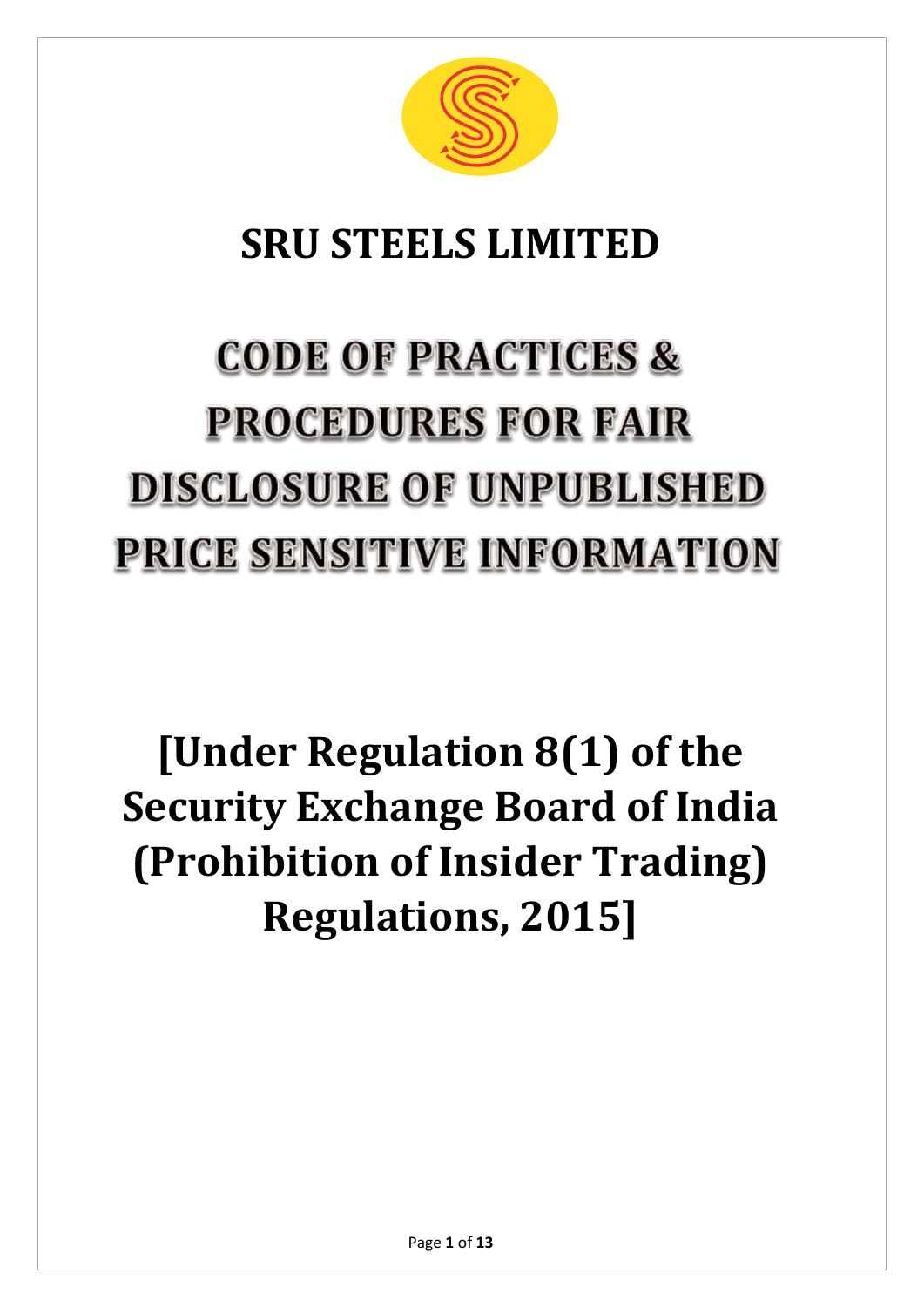#### **CODE OF PRACTICES AND PROCEDURES FOR FAIR DISCLOSURE OF UNPUBLISHED PRICE SENSITIVE INFORMATION**

#### **A. Preface:**

As a part of Company's commitment to transparency and good governance, this code of practices and procedure for fair disclosure of unpublished price sensitive information has been framed with an objective to preserve the confidentiality of unpublished price sensitive information and to ensure fairness in dealing with all the stakeholder. This code is made pursuant to Regulation 8(1) of SEBI (Prohibition of Insider Trading) Regulation 2015 (hereinafter referred as "Regulations"), the Board of Directors of the Company, M/s SRU Steels Limited have formulated a Code of Conduct to be known as **"SRU Steels Limited: Code of Practices and Procedures for fair disclosure of unpublished price sensitive information**" (hereinafter referred as "Code for fair disclosure of UPSI" or "Code")

The Board of Directors in its meeting held on February 14, 2021 has approved the modification in the Code to comply with the recent amendment prescribed by the Securities and Exchange Board of India (Prohibition of Insider Trading) (Amendment) Regulations, 2020.

#### **B. Objects of the Code:**

The objective of this Code is to formulate a framework and policy for fair disclosure of events and occurrences that could impact price discovery in the market for its securities.

The Code aims at:

- Preventing the misuse of unpublished price sensitive information within the Organization and practice of selective disclosures to the public;
- Acknowledging the necessity of communicating, providing or allowing access to information and promoting the principle of equality of access to information.

#### **C. Scope**

The Company endeavors to preserve the confidentiality of un-published price sensitive information **(UPSI)** and to prevent misuse of such information. The Company is committed to transparency and fairness in dealing with all stakeholders and in ensuring adherence to all laws and regulations.

#### **D. Applicability**

This code shall be applicable with effect from  $26<sup>th</sup>$  April, 2021.

#### **E. Definition**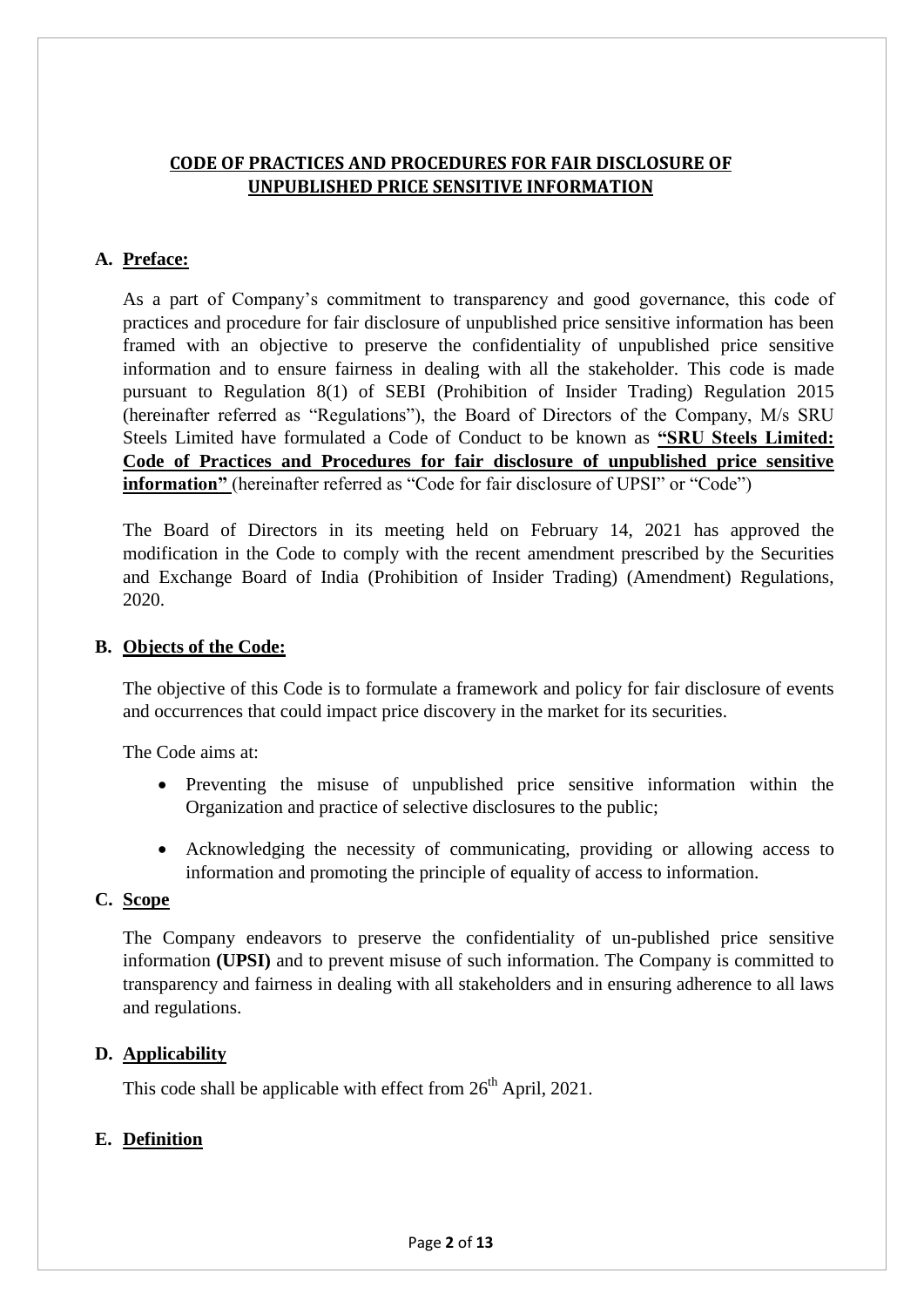For the purpose of this code, the words and expressions given below shall carry the meaning as stated hereinafter:

- 1. "**Company**" means SRU Steels Limited.
- 2. "**Connected Person**" means,
	- i. any person who is or has during the six months prior to the concerned act been associated with a company, directly or indirectly, in any capacity including by reason of frequent communication with its officers or by being in any contractual, fiduciary or employment relationship or by being a director, officer or an employee of the company or holds any position including a professional or business relationship between himself and the company whether temporary or permanent, that allows such person, directly or indirectly, access to unpublished price sensitive information or is reasonably expected to allow such access.
	- ii. Without prejudice to the generality of the foregoing, the persons falling within the following categories shall be deemed to be connected persons unless the contrary is established,
		- a) an immediate relative of connected persons specified in clause (i); or
		- b) a holding company or associate company or subsidiary company; or
		- c) an intermediary as specified in section 12 of the Act or an employee or director thereof; or
		- d) an investment company, trustee company, asset management company or an employee or director thereof; or
		- e) an official of a stock exchange or of clearing house or corporation; or
		- f) a member of board of trustees of a mutual fund or a member of the board of directors of the asset management company of a mutual fund or is an employee thereof; or
		- g) a member of the board of directors or an employee, of a public financial institution as defined in section 2 (72) of the Companies Act, 2013; or
		- h) an official or an employee of a self-regulatory organization recognised or authorized by the Board; or
		- i) a banker of the company; or
		- j) a concern, firm, trust, Hindu undivided family, company or association of persons wherein a director of a company or his immediate relative or banker of the company, has more than ten per cent. of the holding or interest;
- 3. "**Compliance Officer**" means the Company Secretary of the Company or any other person, who is financially literate and is capable of appreciating requirements for legal and regulatory compliance under the Regulations, who shall be responsible for compliance of policies, procedures, maintenance of records, monitoring adherence to the rules for the preservation of unpublished price sensitive information, monitoring of trades and the implementation of the codes specified in these regulations under the overall supervision of the board of directors of the company or the head of an organization, as the case may be or any other person so designated by the Board of Directors as Compliance Officer from time to time.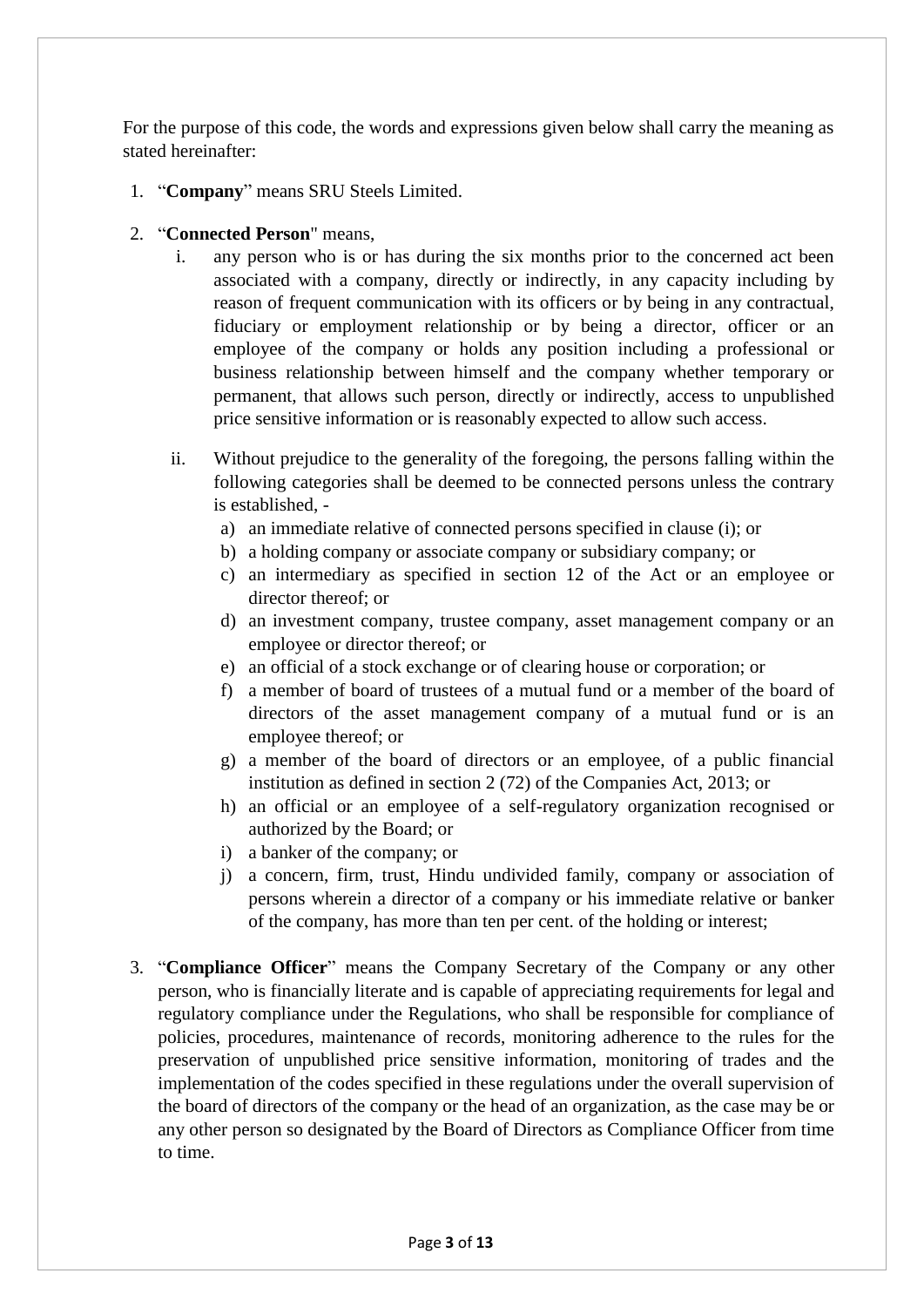#### 4. "**Designated person**"

- a) Directors of the Company
- b) Key managerial personnel of the Company
- c) Employees in Finance and Accounts, Legal, Secretarial, Compliance, as may be determined by the Compliance Officer.
	- d) Other employees designated by the Compliance Officer from time to time;
- e) Any support staff of the Company such as IT staff or Secretarial staff who have access to Unpublished Price Sensitive Information.
- 5. "**Generally Available Information**" means information that is accessible to the public on a non-discriminatory basis
- 6. "**Insider**" means any person who is:
	- a) A connected person; or
	- b) In possession of or having access to unpublished price sensitive information;
- 7. "**Immediate Relative**" means a spouse of a person, and includes parent, sibling, and child of such person or of the spouse, any of whom is either dependent financially on such person, or consults such person in taking decisions relating to trading in securities;
- 8. "**Key Managerial Personnel**" means person as defined in Section 2(51) of the Companies Act, 2013;
- 9. "**Promoter**" shall have the meaning assigned to it under the Securities and Exchange Board of India (Issue of Capital and Disclosure Requirements) Regulations, 2[2018] or any modification thereof;
- 10. "**Promoter group**" shall have the meaning assigned to it under the Securities and Exchange Board of India (Issue of Capital and Disclosure Requirements) Regulations, 2018 or any modification thereof;]
- 11. "**Trading**" means and includes subscribing, buying, selling, dealing, or agreeing to subscribe, buy, sell, deal in any securities, and "trade" shall be construed accordingly
- 12. "**Un-published Price Sensitive Information**" **("UPSI")** means any information, relating to Company's securities, directly or indirectly, that is not generally available which upon becoming generally available, is likely to materially affect the price of the securities and shall, ordinarily including but not restricted to, information relating to the following:
	- a) Financial Results;
	- b) Dividends;
	- c) Change in capital structure;
	- d) Mergers, De-mergers, Acquisitions, Disposals and Expansion of business and such other transactions;
	- e) Changes in key managerial personnel;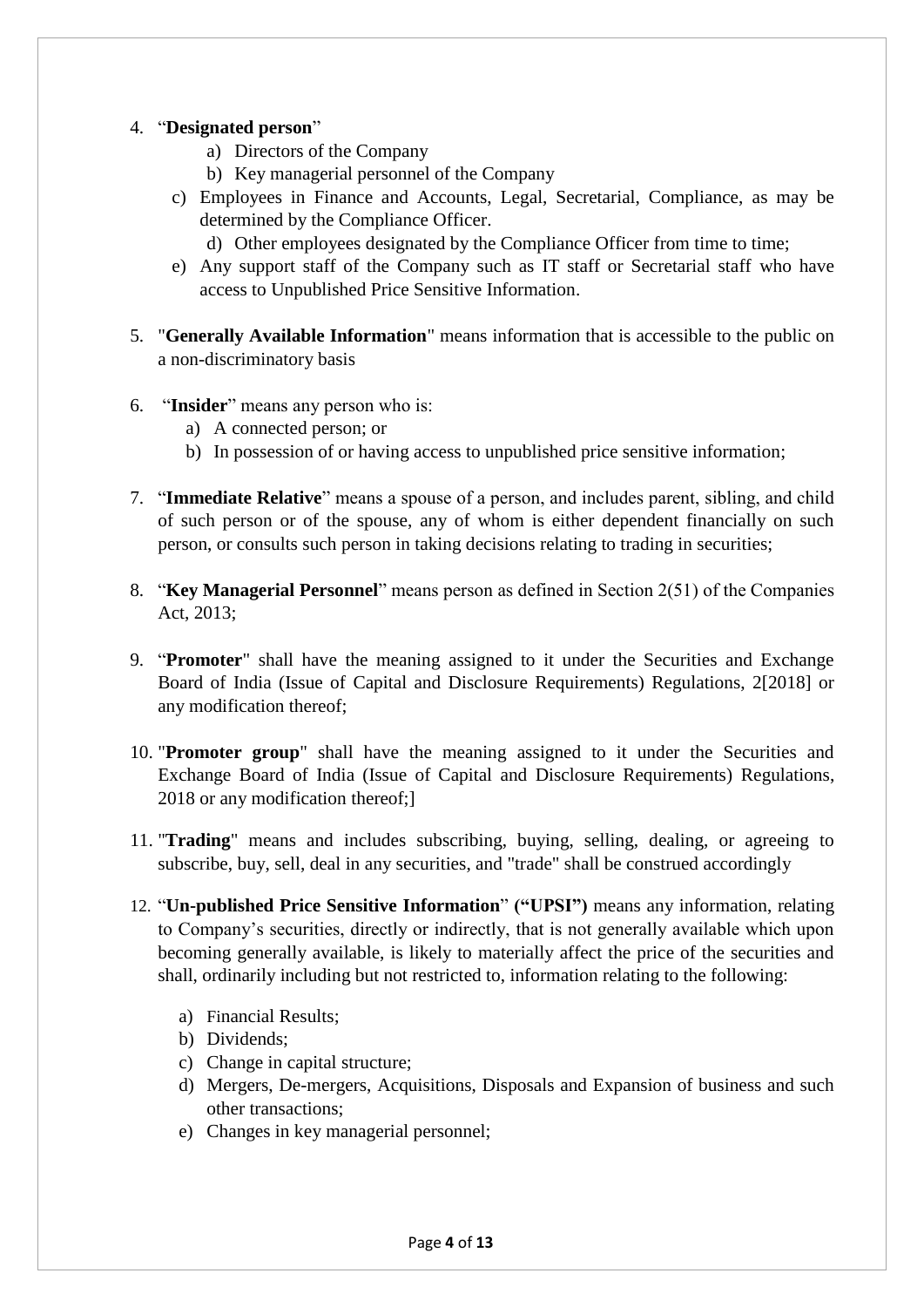#### **F. Chief Investor Relations Officer:**

i. The Company Secretary or any other senior officer duly authorized by the Board of Director of the Company, shall act as the Chief Investor Relations Officer, who would be responsible for satisfactory discharge of the duties and responsibilities laid down under this Code.

The CIO shall disseminate/disclose the information to the stock exchanges where the Securities of the Company are listed.

ii. All UPSI is to be handled on "need to know basis", i.e., UPSI should be disclosed only to those within the Company who need the information to discharge their duty and whose possession of such information will not give rise to a conflict of interest or appearance of misuse of the information. All the non-public information directly received by any employee should immediately be reported to the Compliance Officer.

#### **a) Powers & Duties of Chief Investor Relations Officer (CIO)**

- (i) Other than information which is price sensitive in accordance with the Companies Act 2013, the SEBI (Prohibition of Insider Trading) Regulations, 2015 or any other applicable law for the time being in force, the CIO in consultation with the Managing Director shall decide whether an information is price sensitive or not.
- (ii) The CIO shall also promptly disseminate the UPSI that gets disclosed selectively, inadvertently or otherwise to make such information generally available by informing to the stock exchanges where the Securities of the Company are listed.
- (iii) All information disclosure/dissemination may normally be approved in advance by the Managing Director.

#### **G. Policy for determination of "Legitimate Purposes"**

In line with clause 2A of Regulation 3 of Regulations and any modification(s) / amendment(s) thereto, Policy for determination of legitimate purposes is as under:

#### **a) Objective**

The Objective of this policy is to identify "Legitimate Purpose' which will be considered as exception for the purpose of sharing information/ procuring Unpublished Price sensitive Information (UPSI) relating to the Company.

#### **b) Legitimate Purpose**

Legitimate Purpose shall mean sharing of UPSI in the Ordinary Course of Business or for corporate purpose by the insider with the following

- Partners
- Collaborators
- Lenders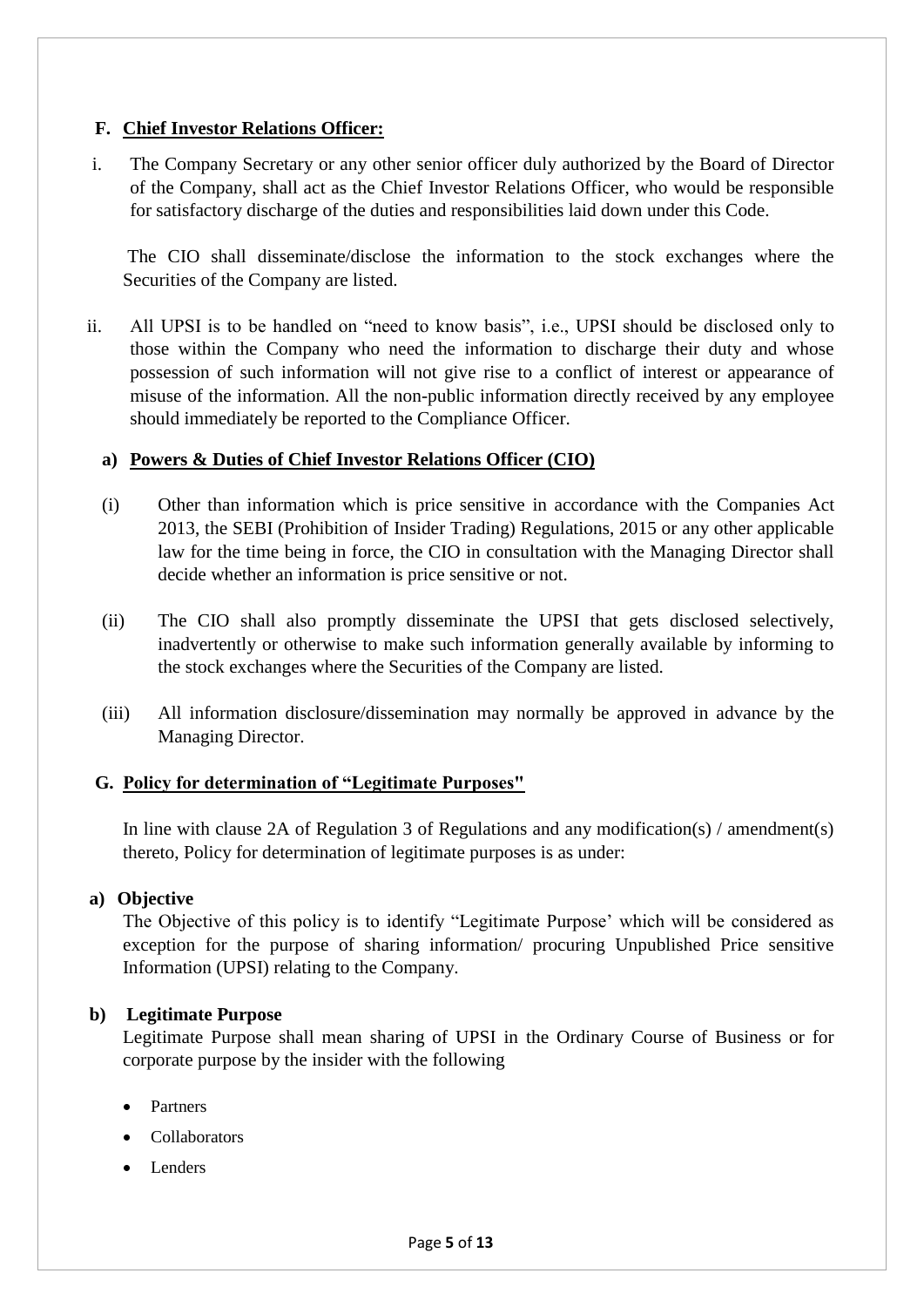- Customers
- Suppliers
- Merchant Bankers
- Legal Advisors
- Auditors
- Insolvency Professionals
- Any other advisors or consultants or partner

It is hereby clarified that any person in the receipt of UPSI pursuant to a "legitimate purpose" shall also be considered as an "insider" for the purpose of this code, the Insider Trading Policy and the Regulation and thus such person shall maintain the confidentiality of such UPSI in compliance with this code, the Insider Trading Policy and the Regulation.

#### **c) While sharing UPSI for legitimate purpose(s), following things should be taken care off:**

- i. The Insider before communication any UPSI to any person for legitimate purpose shall first approach the Department Head("Head") who shall be responsible for assessing the need to share such information in consultation with the Compliance Officer. The Head on being satisfied shall give a written confirmation to the insider upon which the insider may communicate the UPSI.
- ii. The Compliance Officer shall be duly informed with respect of sharing of UPSI with any person other than Designated Person.
- iii. UPSI shall be shared through secured digital medium.
- iv. The Company may execute a non-disclosure agreement with the Recipient along with an undertaking that the recipient will abide by Regulations.

#### **H. Digital Database of recipient of UPSI**

The board of directors or head(s) of the organization shall ensure to maintain a structured digital database of such persons or entities as the case may be with whom information is shared, along with the following information pertaining to the recipients as required under Regulation 3(5) of the SEBI (Prohibition of Insider Trading) Regulation, 2015;

- a) Name of such recipient of UPSI;
- b) Name of the Organization or entity to whom the recipient represent;
- c) Postal Address and E-mail ID of such recipient; and
- d) Permanent Account Number (PAN) or any other identifier authorized by law, if PAN is not available.

The board of directors or head(s) of the organisation shall also ensure that such databases shall be maintained with adequate internal controls and checks such as time stamping and audit trials to ensure non- tampering of such database.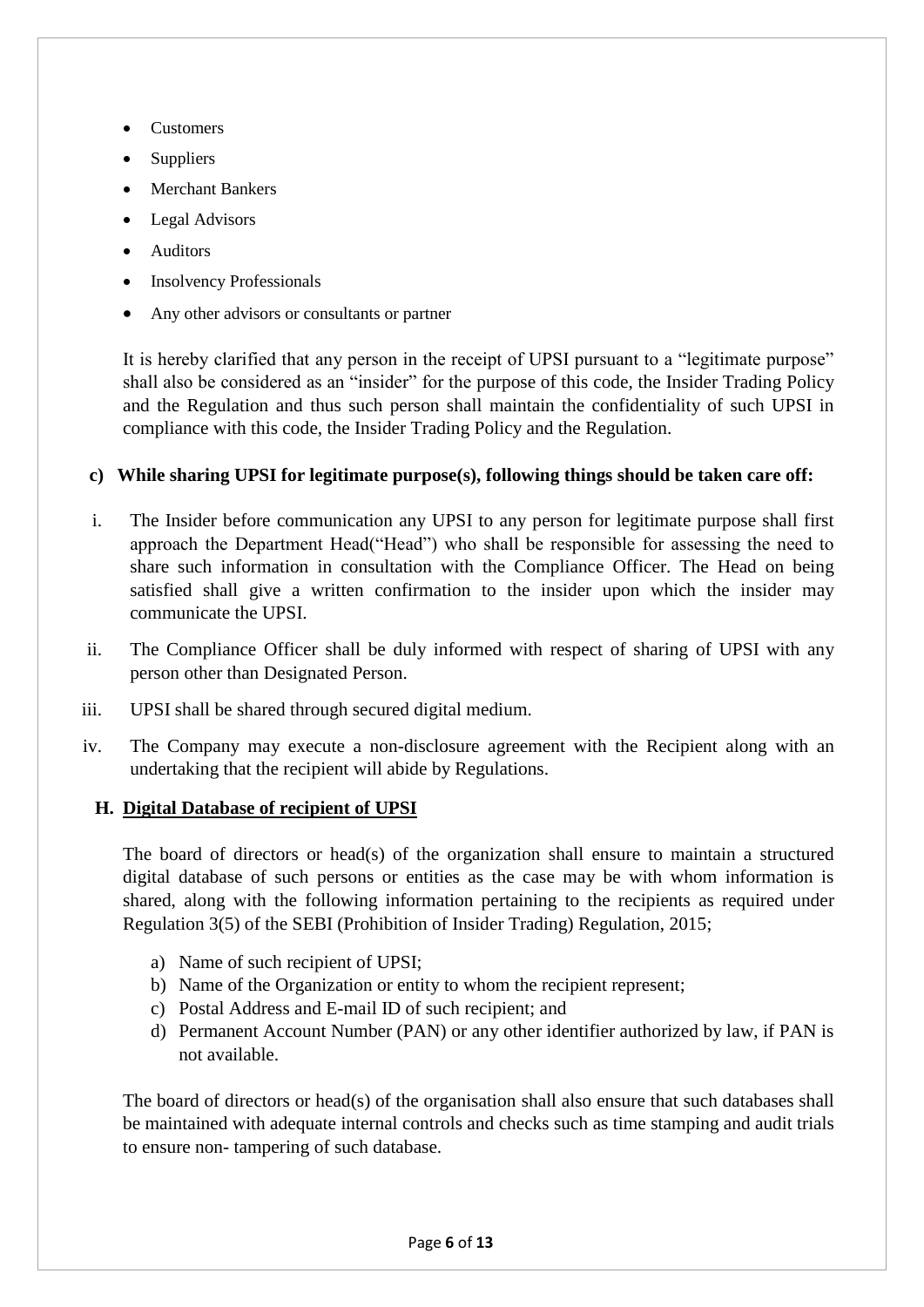#### **I. Disclosure by certain persons**

#### **1. Initial Disclosure**

Every person on appointment as a key managerial personnel or a director of the Company or upon becoming a promoter or member of the promoter group shall disclose his holding of the securities of the Company as on the date of appointment or becoming a promoter, to the company within seven days of such appointment or becoming a promoter in **Form A.**

#### **2. Continuous Disclosure**

- a) Every promoter, member of promoter group, designated person and director of the Company shall disclose to the company the number of such securities acquired or disposed of within two trading days of such transactions if the value of the securities traded, whether in one transaction or a series of transactions over any calendar quarter, aggregates to a traded value in excess of ten lakh rupees or such other value as may be specified in **Form B**.
- b) Every Company shall notify the particulars of such trading to the stock exchange on which securities of the company are listed within two trading days of the disclosure or from becoming aware of such information.

#### **3. Disclosure by connected person**

The Company may at its discretion require any other connected person or class of connected person to make disclosure of holding and trading in the securities of the Company in such form and at such frequency as may be determined by the Company in order to monitor compliance with the code and the regulation. Such disclosure shall be made in the format prescribed under the Regulations, as amended from time to time in **Form C.**

#### **J. Procedural aspect involved in complying with the principle of fair disclosure of information**

The following principal of fair disclosure for the purpose of "Code of Practice and Procedure for fair disclosure of Unpublished Price Sensitive Information" shall be strictly followed by the Company with immediate effect:

- 1. The Company:
	- a) shall make prompt public disclosure of Unpublished Price Sensitive Information that would impact price discovery no sooner than credible and concrete information comes into being in order to make such information generally available.
	- b) shall ensure uniform and universal dissemination of Unpublished Price Sensitive Information to avoid selective disclosure.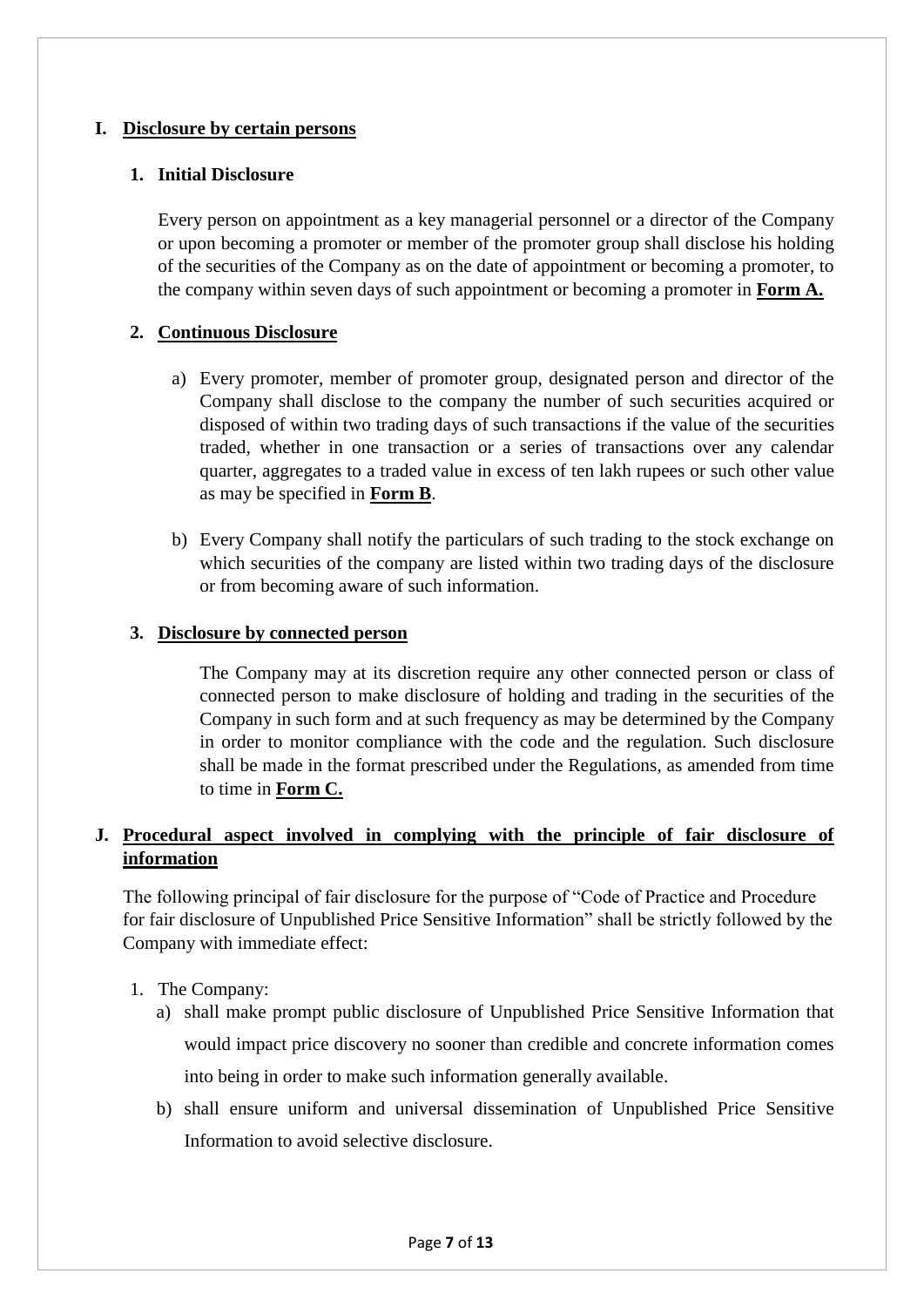- Relations Officer to deal with dissemination and disclosure of Unpublished Price Sensitive Information subject to the approval of the Board. c) Mr. Deepak have been designated as Compliance Officer and Chief Investor
- d) shall make prompt dissemination of unpublished price sensitive information that gets disclosed selectively, inadvertently or otherwise to make such information generally available.
- e) shall give Appropriate and fair response to queries on news reports and requests for verification of market rumours by regulatory authorities.
- f) shall ensure that information shared with analysts and research personnel is not Unpublished Price Sensitive Information.
- g) shall develop best practices to make transcripts or records of proceedings of meetings with analysts and other investor relations conferences on the website of the Company, to ensure official confirmation and documentation of disclosures made.
- h) shall ensure that all the Unpublished Price Sensitive Information are handled on a need to- know basis.

#### **K. Amendment**

The Board of Director of the Company, subject to the applicable laws, rules & regulations, may amend / substitute any provision(s) with a new provision(s) or replace this entire Code with a new Code.

In any circumstance where the terms of the Code differ from any law, rule, regulation etc. for the time being in force, the law, rule, regulation etc. shall take precedence over the Code.

The Code and any subsequent amendment(s) thereto, shall be promptly intimated to the Stock Exchanges.

#### **Declaration**

The Company hereby declare that all the requisite measures shall be taken to ensure adherence with the principle of fair disclosure of unpublished price sensitive information.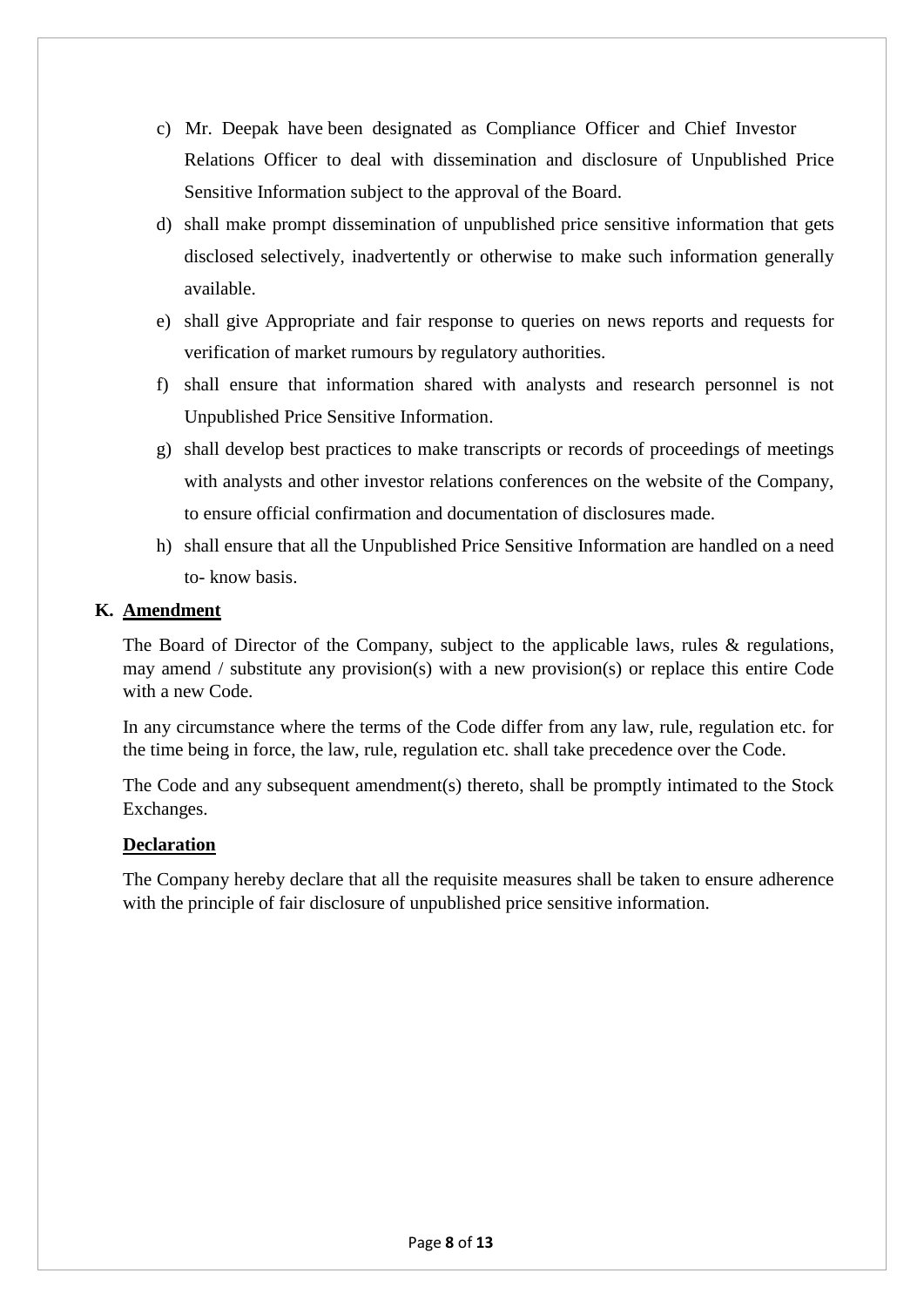#### **FORM A**

#### **SEBI (Prohibition of Insider Trading) Regulations, 2015[Regulation 7 (1) (b) read with Regulation 6(2) – Disclosure on becoming a director/KMP/Promoter]**

Name of the company: **SRU STEELS LIMITED**

#### ISIN of the company: **INE425C01017**

**Details of Securities held on appointment of Key Managerial Personnel (KMP) or Director or upon becoming a Promoter of a listed company and other such persons as mentioned in Regulation 6(2).** 

| Name, PAN,<br>CIN/DIN &<br>address with<br>contact nos. | Category of<br>Person<br>(Promoters/KMP)<br>/Directors/<br>Immediate relative<br>to / Others etc | Securities held as on the date of regulation<br>coming into force                  | % of Shareholding |  |
|---------------------------------------------------------|--------------------------------------------------------------------------------------------------|------------------------------------------------------------------------------------|-------------------|--|
|                                                         |                                                                                                  | Type of security (For eg. $-$<br>Shares, Warrants, Convertible<br>Debentures etc.) | N <sub>o</sub>    |  |
|                                                         | 2                                                                                                | 3                                                                                  |                   |  |

*Note: "Securities" shall have the meaning as defined under regulation 2(1)(i) of SEBI (Prohibition of Insider Trading) Regulations, 2015.* 

**Details of Open Interest (OI) in derivatives of the company held on appointment of Key Managerial Personnel (KMP) or Director or upon becoming a Promoter of a listed company and other such persons as mentioned in Regulation 6(2).** 

| Open Interest of the Future contracts held at the<br>time of becoming Promoter/appointment of<br>Director/KMP |                                                   |                                     | Open Interest of the Option Contracts held at the time of<br>becoming Promoter/appointment of Director/KMP |                                              |                                  |  |
|---------------------------------------------------------------------------------------------------------------|---------------------------------------------------|-------------------------------------|------------------------------------------------------------------------------------------------------------|----------------------------------------------|----------------------------------|--|
| Contract<br>specifications                                                                                    | Number of<br>units<br>(contracts $*$<br>lot size) | Notional<br>value in<br>Rupee terms | Contract<br>specifications                                                                                 | Number of units<br>(contracts * lot<br>size) | Notional value in<br>Rupee terms |  |
|                                                                                                               | 8                                                 |                                     | 10                                                                                                         | 11                                           | 12                               |  |

*Note: In case of Options, notional value shall be calculated based on premium plus strike price of options* 

Name & Signature: Designation: Date: Place:

**\*\*\*\*\*\***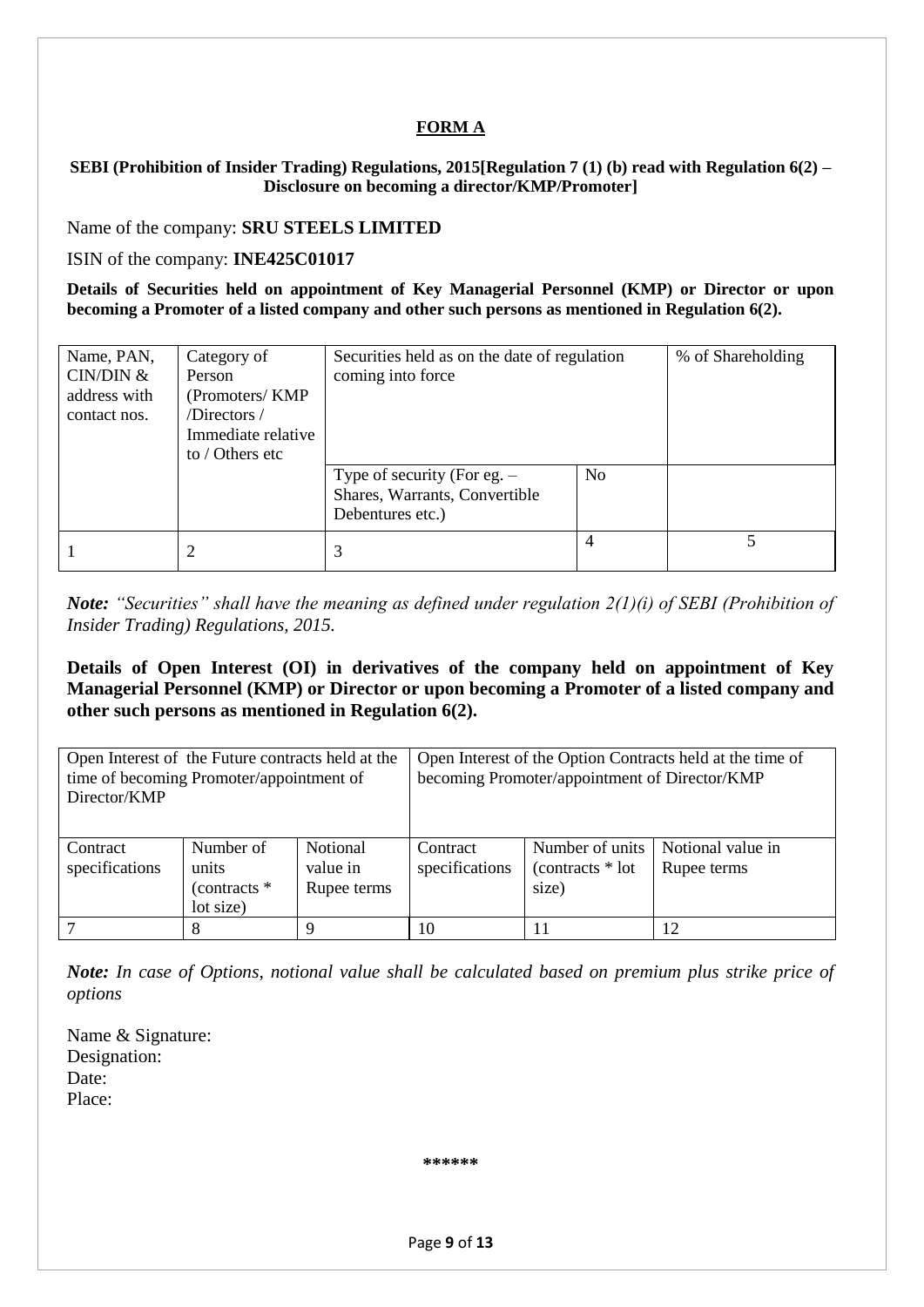#### **FORM B SEBI (Prohibition of Insider Trading) Regulations, 2015 [Regulation 7 (2) read with Regulation 6(2) – Continual disclosure]**

Name of the company: **SRU STEELS LIMITED**

ISIN of the company: **INE425C01017**

#### **Details of change in holding of Securities of Promoter, Employee or Director of a listed company and other such persons as mentioned in Regulation 6(2).**

| Name  | Category       | Securities held |        |                   | Securities     |        |          | Securities held |                   | Date of    |           | Date of     | of<br>Mode    |
|-------|----------------|-----------------|--------|-------------------|----------------|--------|----------|-----------------|-------------------|------------|-----------|-------------|---------------|
|       | of             | prior to        |        | acquired/Disposed |                |        | post     |                 | allotment         |            | intimatio | acquisition |               |
| PAN,  | Person         | acquisition /   |        |                   |                |        |          |                 | acquisition/dispo | advice/    |           | n to        | / disposal    |
| CIN/  | (Promot        | disposal        |        |                   |                |        |          | sal             |                   | acquisitio |           | company     | $($ on        |
| DIN,  | ers/           |                 |        |                   |                |        |          |                 |                   | n of       |           |             | market/pu     |
| $\&$  | KMP/           |                 |        |                   |                |        |          |                 |                   | shares/    |           |             | blic/         |
| addre | Director       |                 |        |                   |                |        |          |                 |                   | sale of    |           |             | rights/       |
| SS    | s/             |                 |        |                   |                |        |          |                 |                   | shares     |           |             | preferentia   |
| with  | Immedia        |                 |        |                   |                |        |          |                 |                   | specify    |           |             | 1 offer / off |
| conta | te             |                 |        |                   |                |        |          |                 |                   |            |           |             | market/       |
| ct    | relative       |                 |        |                   |                |        |          |                 |                   |            |           |             | Inter-se      |
| nos   | to $/$         |                 |        |                   |                |        |          |                 |                   |            |           |             | transfer,     |
|       | others         |                 |        |                   |                |        |          |                 |                   |            |           |             | <b>ESOPs</b>  |
|       | $etc$ )        |                 |        |                   |                |        |          |                 |                   |            |           |             | $etc.$ )      |
|       |                | Type            | No.    | Type              | N <sub>o</sub> | V      | Transac  | Type of         | No.               | From       | To        |             |               |
|       |                | of              | and %  | of                |                | al     | t ion    | security        | and %             |            |           |             |               |
|       |                | securit         | of     | secur             |                | ue     | Type     | (For eg.        | of                |            |           |             |               |
|       |                | $y$ (For        | shareh | ity               |                |        | (Buy/    |                 | shareh            |            |           |             |               |
|       |                | $eg. -$         | olding | (For              |                |        | Sale/    | Shares,         | oldi ng           |            |           |             |               |
|       |                | Share,          |        | $eg. -$           |                |        | Pledge / | Warran          |                   |            |           |             |               |
|       |                | Warra           |        | Shar              |                |        | Revoke   | ts,             |                   |            |           |             |               |
|       |                | nts,            |        | es,               |                |        |          | Convert         |                   |            |           |             |               |
|       |                | Conve           |        | Warr              |                |        | Invoke)  | <i>i</i> ble    |                   |            |           |             |               |
|       |                | rtible          |        | an ts.            |                |        |          | Debent          |                   |            |           |             |               |
|       |                | Deben           |        | Conv              |                |        |          | ur es           |                   |            |           |             |               |
|       |                | tures           |        | ert               |                |        |          | $etc.$ )        |                   |            |           |             |               |
|       |                | $etc.$ )        |        | ible              |                |        |          |                 |                   |            |           |             |               |
|       |                |                 |        | Debe              |                |        |          |                 |                   |            |           |             |               |
|       |                |                 |        | nt                |                |        |          |                 |                   |            |           |             |               |
|       |                |                 |        | ures              |                |        |          |                 |                   |            |           |             |               |
|       |                |                 |        | etc.)             |                |        |          |                 |                   |            |           |             |               |
| 1     | $\overline{2}$ | 3               | 4      | 5                 | 6              | $\tau$ | 8        | 9               | 10                | 11         | 12        | 13          | 14            |

 *Note: "Securities" shall have the meaning as defined under regulation 2(1)(i) of SEBI (Prohibition of Insider Trading) Regulations, 2015.* 

#### **Details of trading in derivatives of the company by Promoter, Employee or Director of a listed company and other such persons as mentioned in Regulation 6(2).**

| Trading in derivatives (Specify type of contract, Futures or Options etc) | Exchange on which |                                             |  |  |  |          |  |  |  |
|---------------------------------------------------------------------------|-------------------|---------------------------------------------|--|--|--|----------|--|--|--|
|                                                                           | the trade was     |                                             |  |  |  |          |  |  |  |
|                                                                           |                   |                                             |  |  |  | executed |  |  |  |
| Type of                                                                   | Contract          | Buy                                         |  |  |  |          |  |  |  |
| contract                                                                  | specifications    |                                             |  |  |  |          |  |  |  |
|                                                                           |                   | Number of<br>Notional<br>Notional<br>Number |  |  |  |          |  |  |  |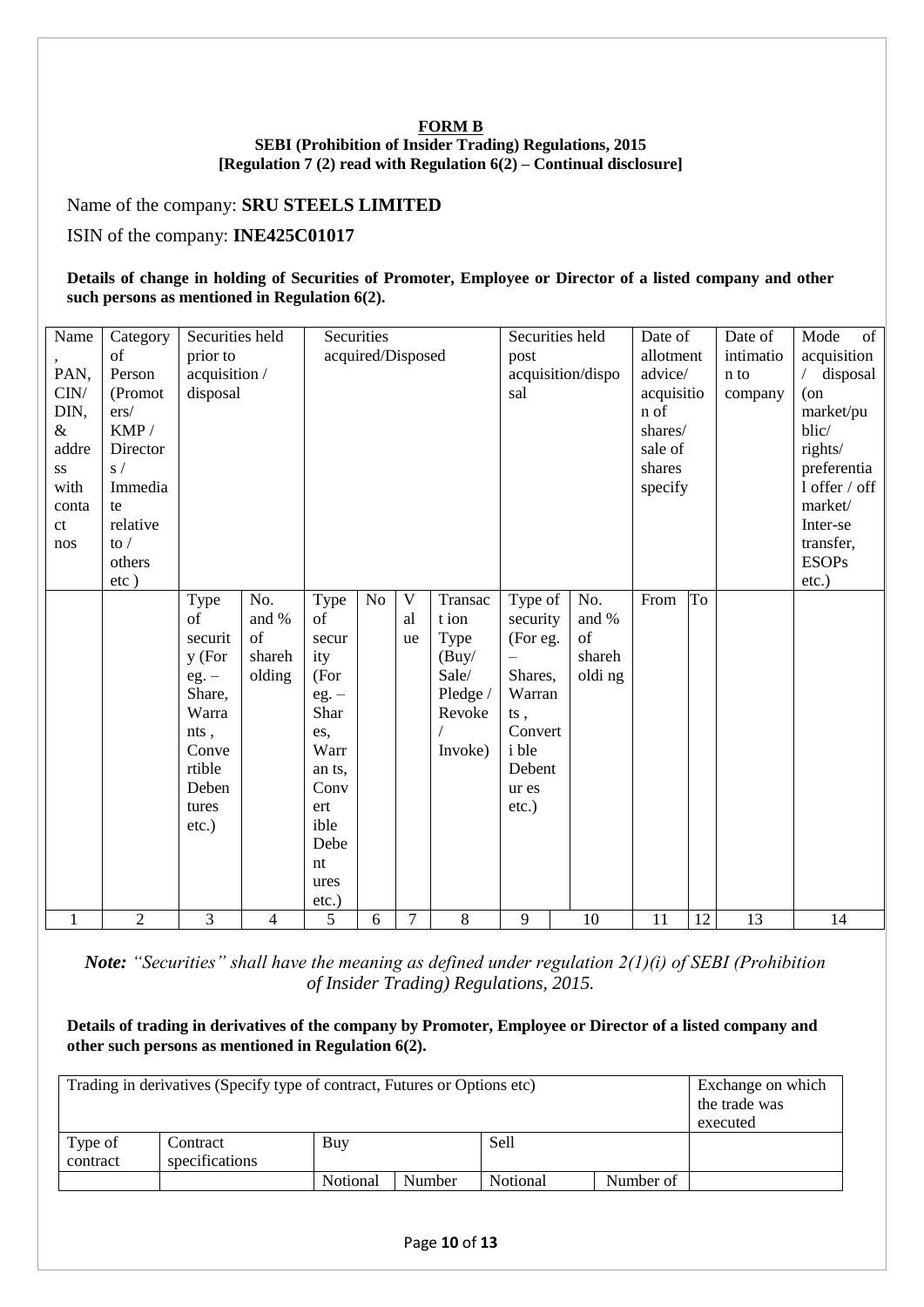|     |    | Value | of units                          | Value | units                       |    |
|-----|----|-------|-----------------------------------|-------|-----------------------------|----|
|     |    |       | <i>(contracts)</i><br>* lot size) |       | (contracts $*$<br>lot size) |    |
| ⊥ J | 10 |       | 18                                | 19    | 20                          | ∠⊥ |

*Note: In case of Options, notional value shall be calculated based on Premium plus strike price of* 

*options.* 

Name & Signature:

Designation:

Date:

Place:

\*\*\*\*\*\*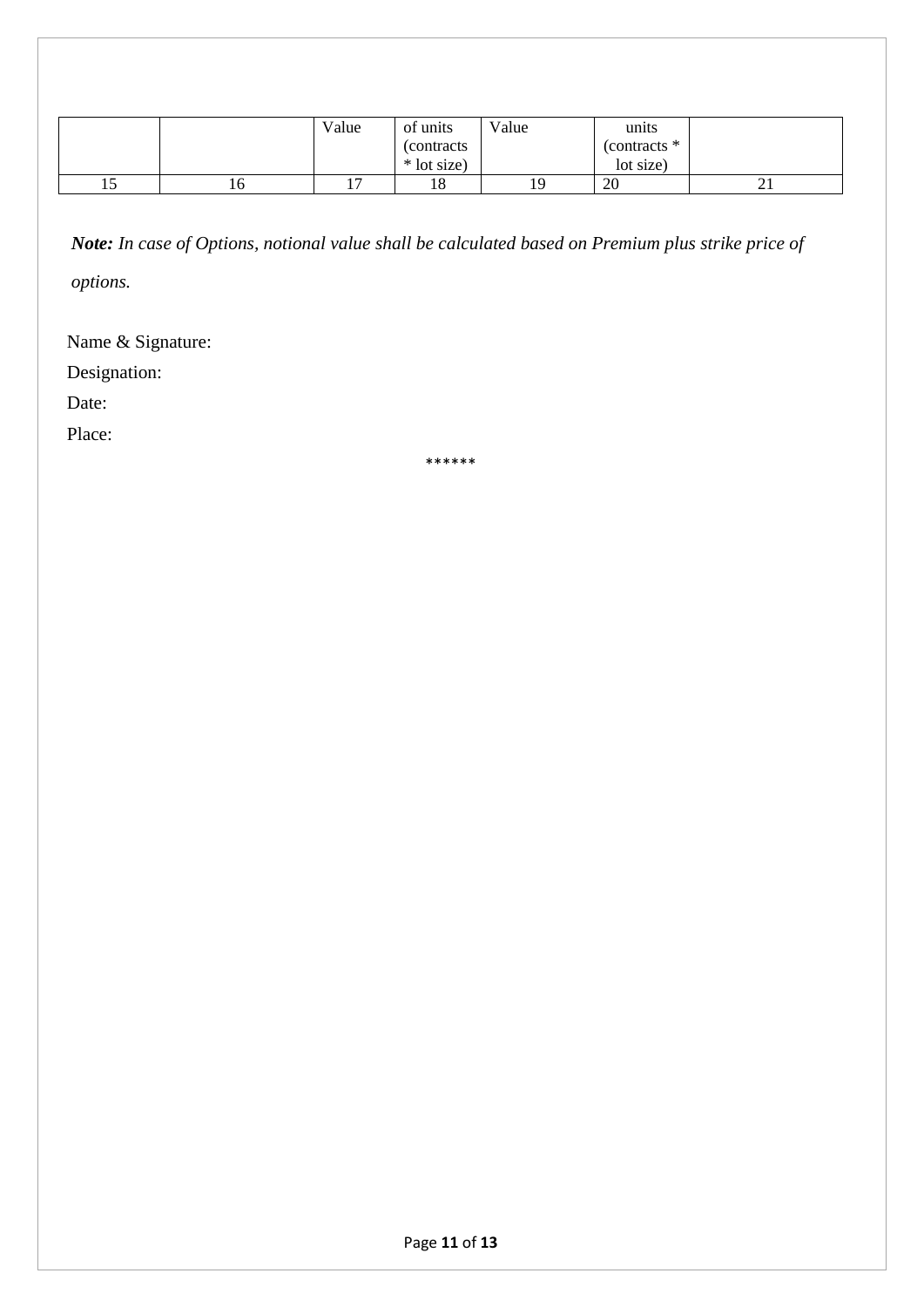#### **FORM C (Indicative format)**

#### **SEBI (Prohibition of Insider Trading) Regulations, 2015 Regulation 7(3) – Transactions by Other connected persons as identified by the company Details of trading in securities by other connected persons as identified by the company**

#### Name of the company: **SRU STEELS LIMITED**

#### ISIN of the company: **INE425C01017**

#### **Details of trading in securities by other connected person as identified by the Company**

 *Note: "Securities" shall have the meaning as defined under regulation 2(1)(i) of SEBI (Prohibition of Insider Trading) Regulations, 2015.* 

**Details of trading in derivatives of the company by Promoter, Employee or Director of a listed company and other such persons as mentioned in Regulation 6(2).**